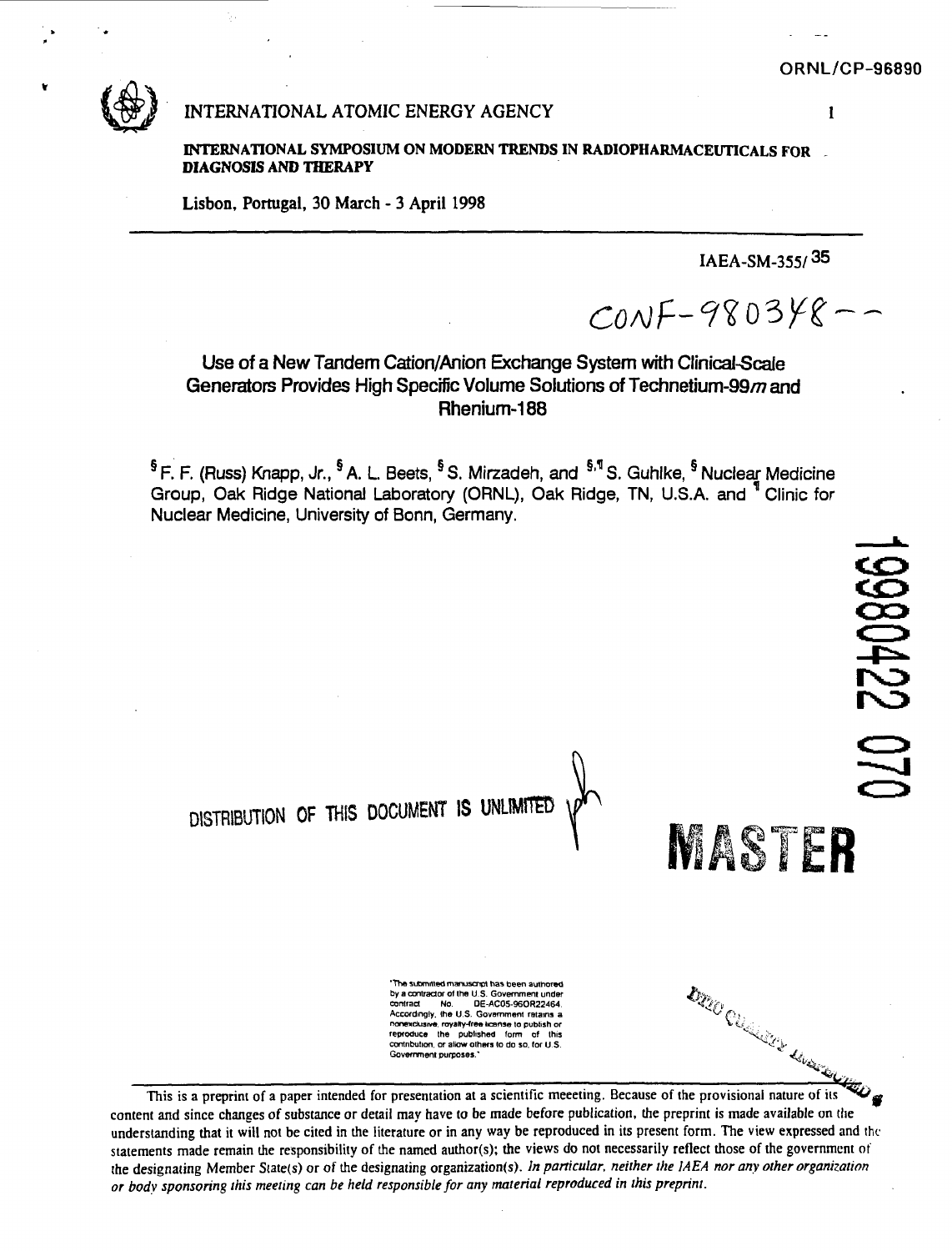#### **DISCLAIMER**

**This report was prepared as an account of work sponsored by an agency of the United States Government. Neither the United States Government nor any agency thereof, nor any of their employees, makes any warranty, express or implied, or assumes any legal liability or responsibility for the accuracy, completeness, or usefulness of any information, apparatus, product, or process disclosed, or represents that its use would not infringe privately owned rights. Reference herein to any specific commercial product, process, or service by trade name, trademark, manufacturer, or otherwise does not necessarily constitute or imply its endorsement, recommendation, or favoring by the United States Government or any agency thereof. The views and opinions of authors expressed herein do not necessarily state or** reflect those of the United States Government or any agency thereof.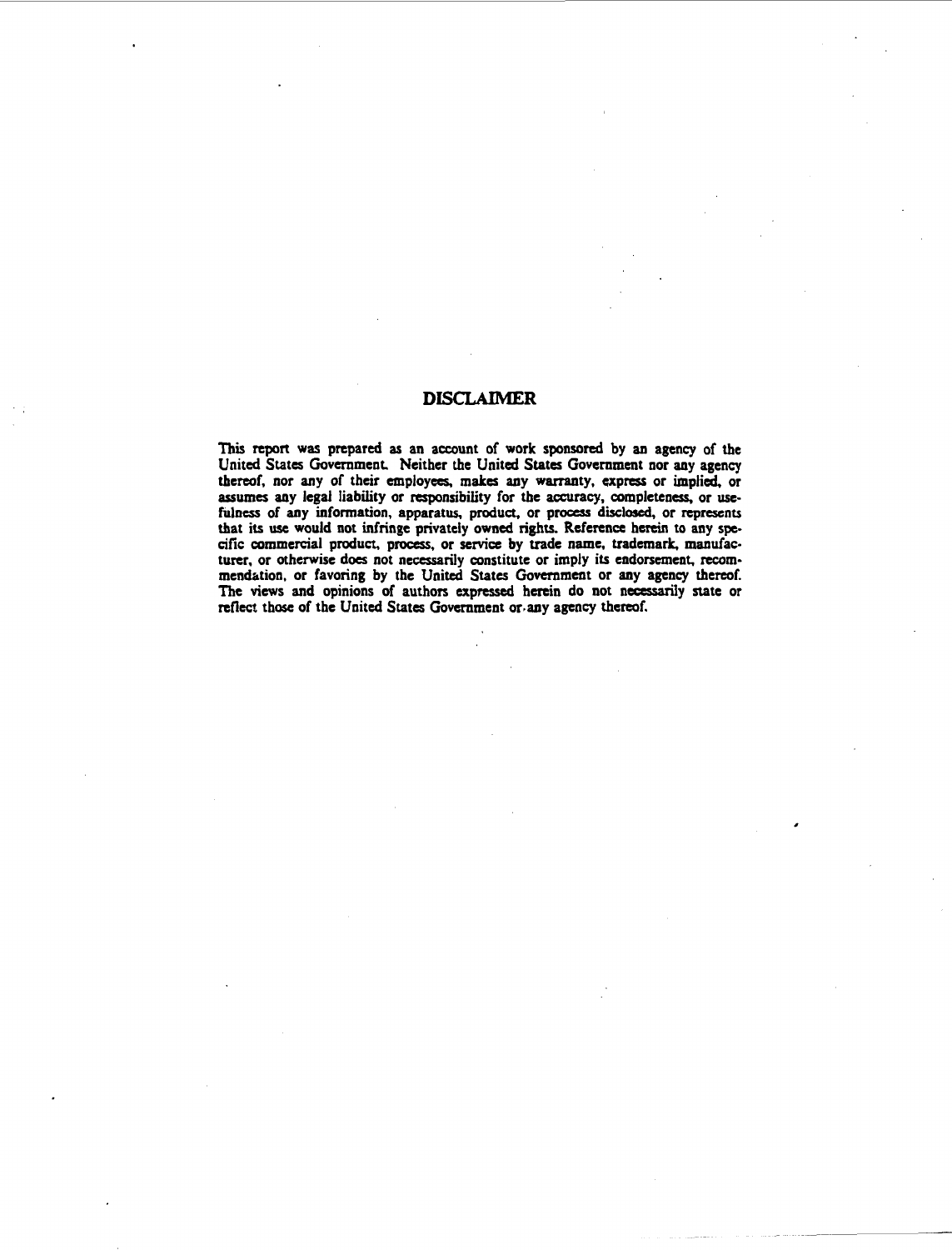#### **ABSTRACT**

In this paper we describe the first application of our simple and inexpensive post-elution tandem cation/anion exchange column system which is based on generator elution with salts of weak acids such as ammonium acetate instead of saline solution to provide very high specific volume solutions of technetium-99 $m$  and rhenium-188 from clinical-scale molybdenum-99/technetium-99 $m$  generator prepared from low specific activity (n,y) molybdenum-99, and tungsten-188/rhenium-188 generators, respectively. Initial passage of the bolus through a strong cation exchange cartridge converts the ammonium acetate to acetic acid which is essentially not ionized at the acidic pH, allowing specific subsequent amine-type (QMA SepPak™) anion exchange cartridge column trapping of the microscopic levels of the pertechnetate or perrhenate. Subsequent elution of the anion cartridge with a small volume  $(< 1$  mL) of saline then provides high specific volume solutions of technetium-99 $m$  by concentration of the high eluant volumes obtained by elution of clinical-scale (1 Ci) generators. This new approach also works very effectively to obtain high specific volume solutions of rhenium-188 ( $>$  500 mCi/mL) from the alumina-based tungsten-188/rhenium-188 generator.

#### **INTRODUCTION**

Nuclear reactors play an important role in providing radioisotopes for both diagnostic and therapeutic applications in nuclear medicine and radionuclide generator systems [1-3] prepared from reactor-produced parent radioisotopes are attractive to obtain the daughter products at facilities remote from the production site. The availability of radionuclide generator systems continues to represent an important source of radioisotopes for applications in both diagnostic and therapeutic radioisotopes nuclear medicine. Chromatographic-type molybdenum-99/technetium-99m generators fabricated from fission-produced molybdenum-99 are widely used to obtain high specific volume solutions of technetium-99 $m$ . For therapeutic applications, the rhenium-188 radioisotope (half-life 16.9 hours;  $\beta$  <sub>max</sub> 2.12 MeV ; 15% gamma 155 keV) has many attractive properties, since it is obtained carrier-free from the reactor-produced tungsten-188 parent (half-life 69 days). The tungsten-188/rhenium-188 generator is thus an attractive candidate for use in isolated clinical sites, in less developed countries and in a centralized radiopharmacy.

 $\overline{2}$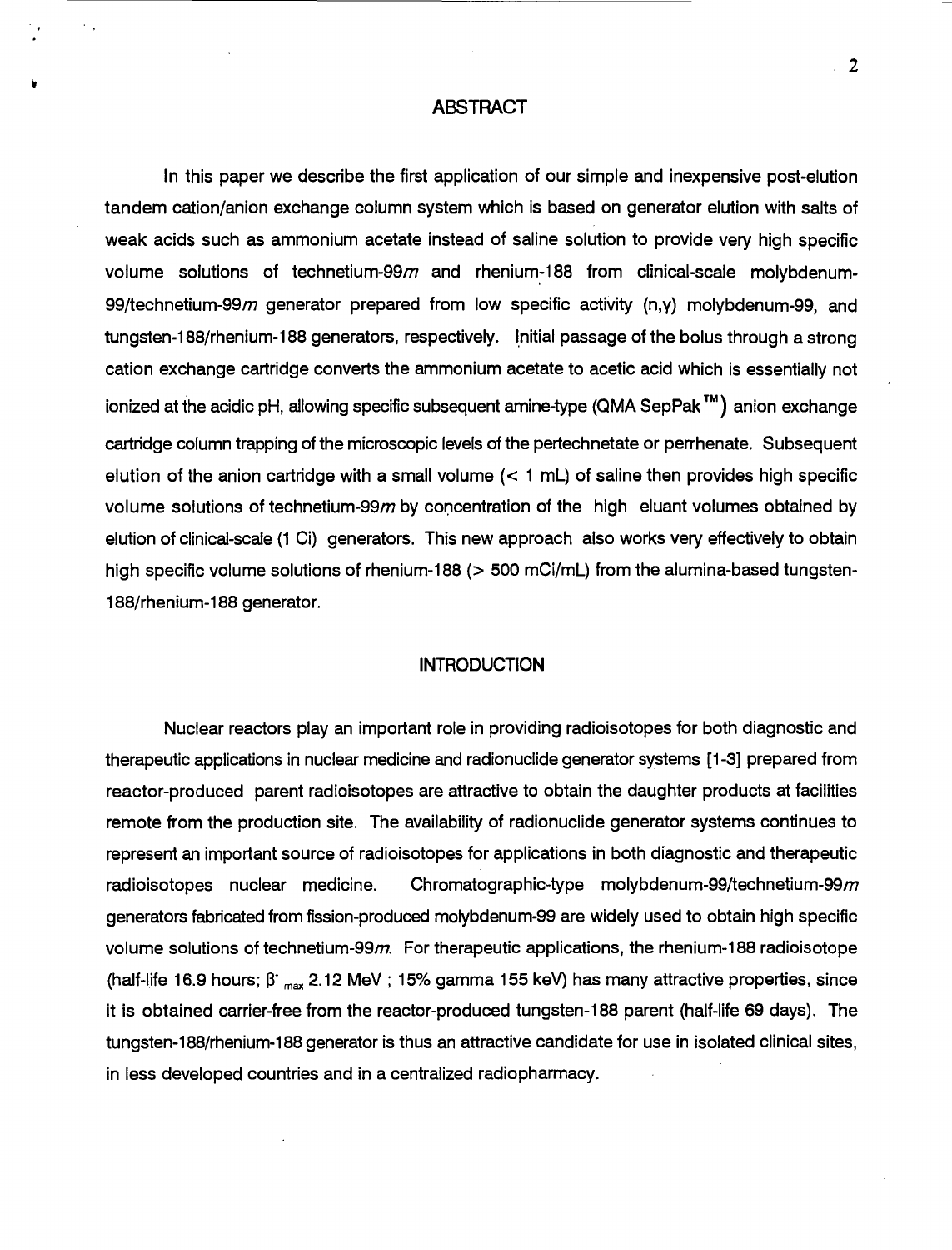#### 1. MATERIALS AND METHODS

yk.

General. All chemicals and reagents were analytical grade unless otherwise indicated. The > 86% enriched tungsten-186 was purchased from the ORNL Isotope Distribution Office. BioRad alumina was used as the generator adsorbant. Cation-exchange cartridges (IC-H Plus) were purchased from Alltech Associates (Deerfield, IL) and the QMA "Light" SepPak™ anion-exchange columns were obtained from Waters Corporation (Milford, MA). Generator columns were fitted with a coarse glass frit at the bottom under the alumina column. The columns were fitted with machined Teflon plugs on both top and bottom which were fitted with Luer locks for attachment to short lengths of arterial extension tubing. The molybdenum-99/technetium-99 $m$  generators (1 Ci) were purchased from Mallinckrodt Medical (St. Louis, MO).

Radionuclide Analyses. Radiouclide measurements were determined using a calibrated HpGe solid state detector (EG&G ORTEC, Oak Ridge, TN) coupled to a PC-based MCA (Nuclear Data/Canberra, Inc.). Samples of constant geometry were counted with low (< 5 %) deadtime. Data were analyzed using Nuclear Data Accu-Spec Spectroscopy software. Nuclear data were taken from Lederer and Shirley [4] and the radioisotope levels were determined by quantification of the following photo peaks: <sup>188</sup>Re, 155 keV (15%); <sup>192</sup>ir, 316 keV (82.8%); <sup>191</sup>Os 129 keV (25.9%), <sup>99</sup>″′Tc 140 keV (89 %) "Mo 739.6 keV (12.1 %). The tungsten-188 levels were usually quantified by measurements of the 155 keV y-ray from decay of the  $^{188}$ Re daughter in the  $^{188}$ W/ $^{188}$ Re equilibrium mixtures. Molybdenum $\cdot$ **s** 99 breakthrough was directly measured by analysis of the 739.6 keV photopeak. In some cases, direct measurement of the 227 keV (0.22%) and 290 keV (0.39%) y-rays from decay of <sup>188</sup>W was possible after post elution "trapping" of the <sup>188</sup>W generator column breakthrough on an alumina (neutral) SepPak® as described earlier [5]. Routine generator elution yields were determined using a calibrated Capintec dose calibrator.

Reactor Production and Processing of Tungsten-188. Tungsten-188 was produced by irradiation of enriched tungsten-186 oxide targets in the ORNL High Flux Isotope Reactor (HFIR) at a thermal neutron flux of 2-2.5 x 10<sup>15</sup> neutrons per cm<sup>-2</sup>sec<sup>-1</sup>. The targets were processed by dissolution in 1 N NaOH solution in the presence of hydrogen peroxide as described earlier  $[6-7]$ . The specific activity of W-188 averaged 4-5 mCi/mg W-186 for a one cycle, 24-day irradiation.

Fabrication and Performance of the Tungsten-188/Rhenium-188 Generator. Following dissolution,

 $-3$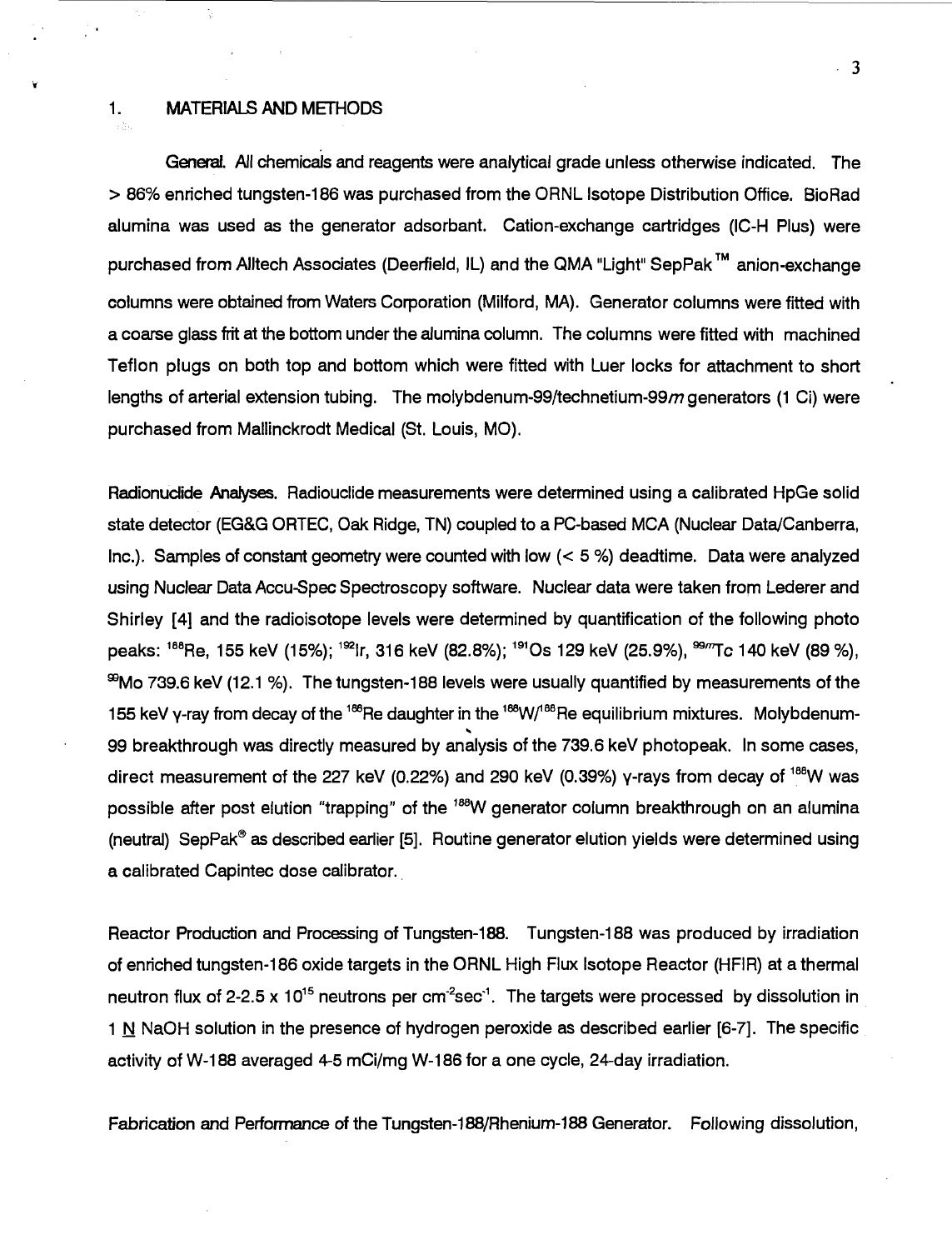the sodium tungstate solution was acidified to pH 2-3 with 1 N HCI and adsorbed on a column of acid-washed BioRad alumina housed in a lead shield [7]. Generators were then conditioned by washing thoroughly with 100-200 mL of 0.9% saline by elution with a peristaltic pump at a flow rate of 1 -2 mL/min and were then eluted with saline to determine the baseline elution yields. The generator system housed in a lead shield is illustrated in FIG. 1.

Generator Elution. Prior to elution of the generators with the ammonium acetate solutions, the generators were equilibrated with eluant by elution at a constant flow rate of 1-2 mL/min using a peristaltic pump.

Concentration of Technetium-99 $m$  and Rhenium-188 Generator Eluants Using the Tandem Cation/Anion Columns System. The typical set-up of the generator and elution and concentration systems are illustrated in FIG. 2. In order to minimize exposure, the system is used behind a leaded glass and/or Lucite shield. A short length of disposable extension tubing is attached to the lower Luer outlet connection of the generator. Inclusion of an in-line 0.22 micron Millipore filter ensures trapping of any alumina fines or other particles which may be eluted from the generator. The in-line alumina SepPak<sup>™</sup> traps the low levels of tungsten-188 parent breakthrough [5]. The tandem cation/anion concentration system (FIG. 2) consists of a commercially available cation exchange cartridge with a capacity of 2-4 milliequivalents attached to a three-way stopcock connected at the outlet to the QMA SepPak® anion-exchange column. Another length of extension tubing then connects the outlet of the anion exchange column to the rhenium-188 collection vessel which is housed in a lead or Lucite shield. With the stopcock open the generator is eluted with 12-15 mL of 0.9% saline. The eluant collected from the QMA column contains only low levels of radioactivity and is discarded. The stopcock is then adjusted to permit elution of techentium-99 $m$  Na-pertechentate or rhenium-188 Na-perrhenate from the QMA anion trapping column with 0.9 mL of 0.9% saline.

# 2. CONCEPT OF THE TANDEM CATION/ANION CONCENTRATION OF SOLUTIONS OF SALTS OF WEAK ACIDS

Because tungsten-188 is produced [6-7] with relatively low specific activity in most research reactors (typically < 5 mCi/mg W-186), the large amounts of alumina required to bind the low specific activity tungsten-188 parent results in high elution volumes and low specific volume

 $\boldsymbol{\Lambda}$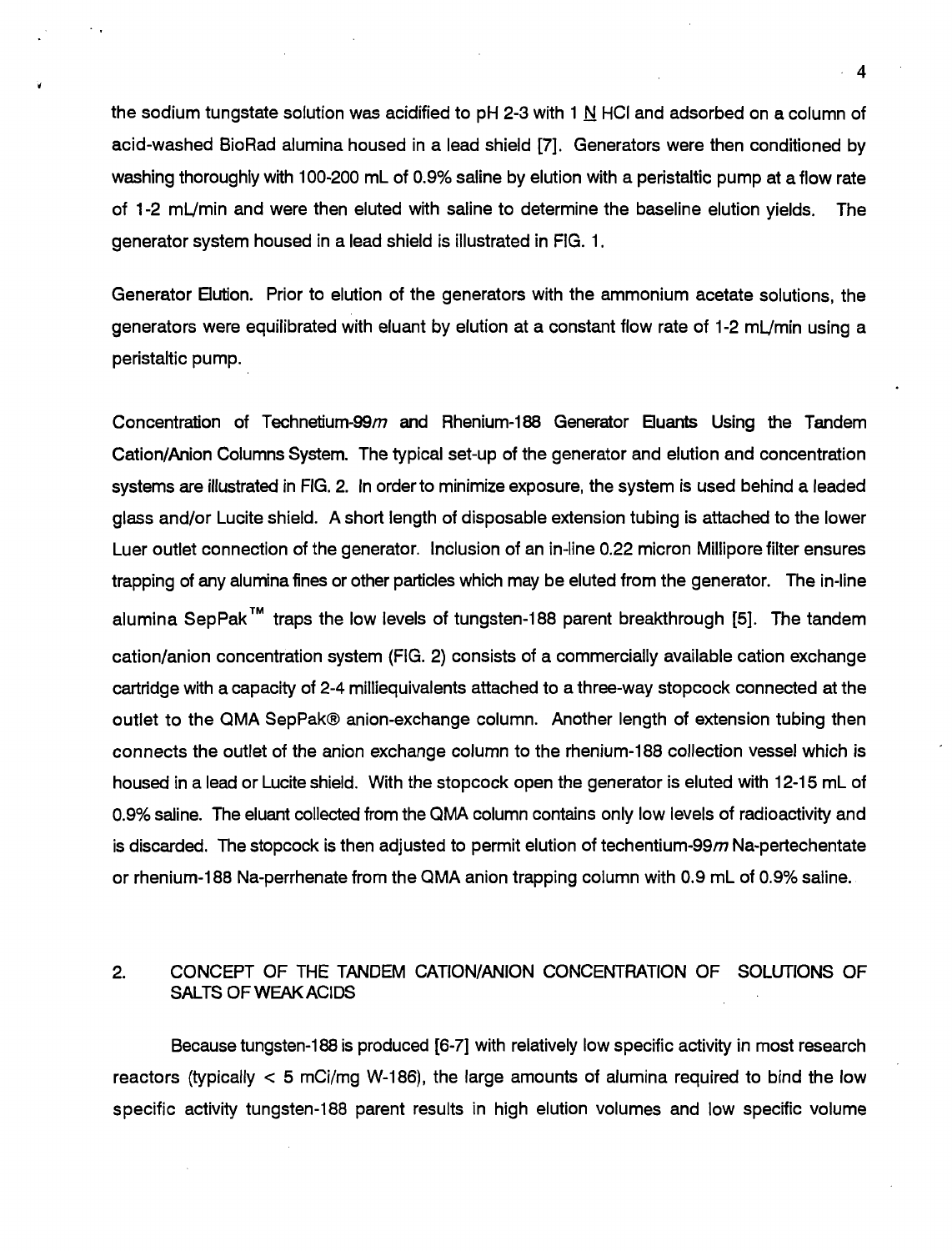solutions of rhenium-188. Simple effective methods are thus required for concentration of the generator eluant to the high specific volumes required for radiopharmaceutical labeling and for other applications. Our development of a very new simple method using a tandem cation/anion exchange column concentration system (FIG. 1) for the efficient concentration of rhenium-188-perrhenate and technetium-99m-pertechnetate makes the availability of high specific volume solutions of carrier-free rhenium-188 feasible and extends the generator shelf-life to several months. Our preliminary results [8] have demonstrated that concentration is readily feasible on an experimental scale and we now demonstrate the effectiveness of this new approach for the multiple elution of clincial-scale tungsten-188/rhenium-188 (500 mCi) and molybdenum-99/technetium-99m (1 Ci) generators.

# 3. CONCENTRATION OF RHENIUM-188 SOLUTIONS FROM THE TUNGSTEN-188/ RHENIUM-188 GENERATOR

For these studies, the generators were initially eluted with 0.9% saline for control elution yields, and then equilibrated with the ammonium acetate  $(NH_4OAc)$  eluant solution. Yield values were determined using a dose calibrator. Following elution of a clinical-scale tungsten-188/rhenium-188 generator (Table 1) with a salt of a weak acid such as ammonium acetate, the eluant is passed through a tandem ion exchange system consisting of an initial strong cation exchange column which transform the ammonium acetate to acetic acid, which is essentially unionized at this pH. Since the macroscopic levels of the acetate anion eluant have been transformed to an unionized form, subsequent elution through an anion column specifically traps the microscopic levels of the perrhenate anions with the principal non-radioactive volume passing through as waste. After adjustment of the intermediary three-way valve, and subsequent washing of the QMA anion column with water, the rhenium-188 perrhenate is then eluted from the anion column in < 1 mL of isotonic saline. This method provides high specific volume solutions of rhenium-188 sodium perrhenate over several weeks (Table 1).

#### 4. CONCENTRATION OF TECHNETIUM-99m SOLUTIONS FROM THE MOLYBDENUM-99/TECHNETIUM-99m GENERATOR

We have now demonstrated that this approach also works well with clinical-scale 1 Curie molybdenum-99/technetium-99m generators (Table 1). Although fission-produced molybdenum-99

 $5 - 5$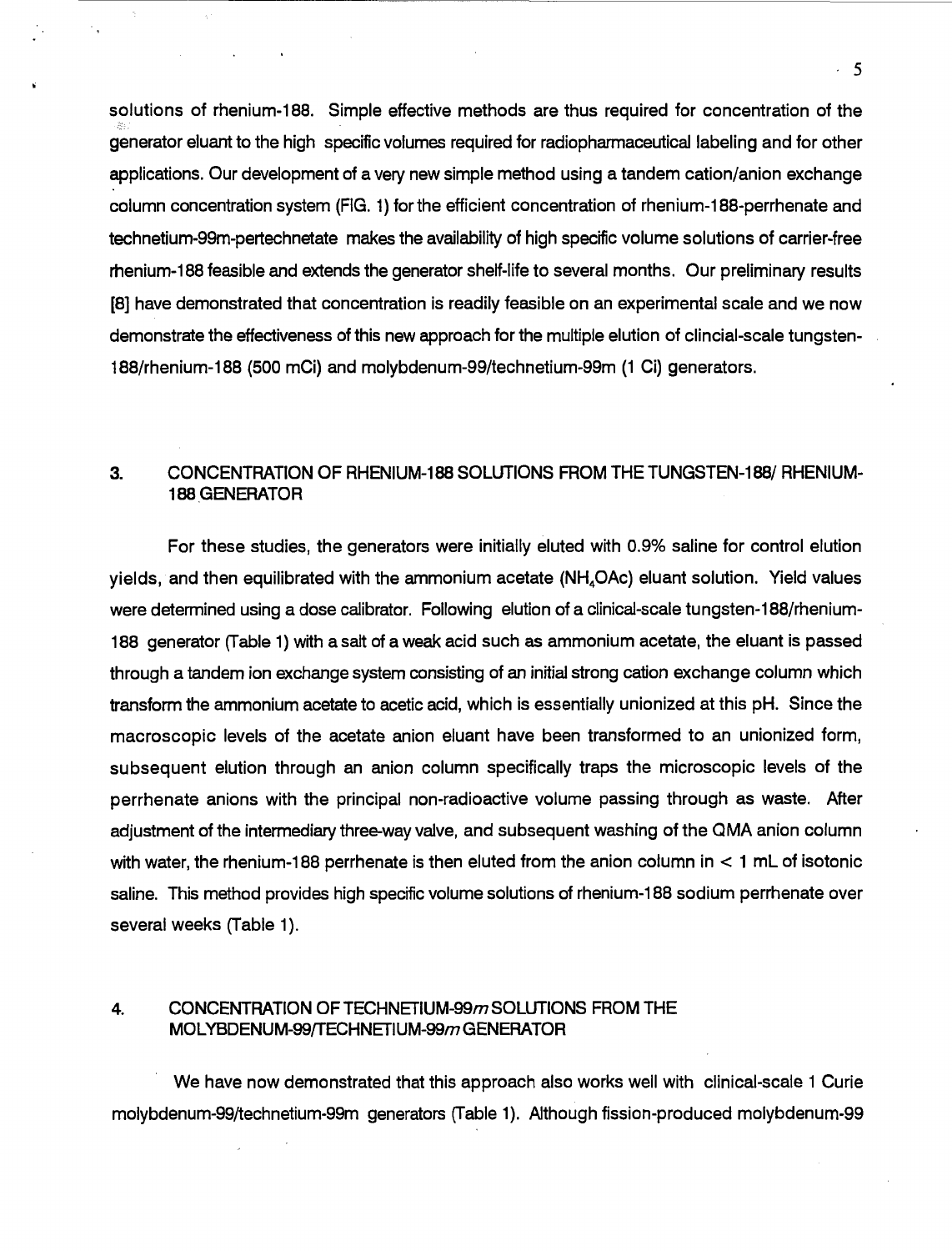is exclusively used in western developed countries, the use of low specific activity molybdenum-99 to obtain technetium-99m has been known for many years with sublimation and solvent extraction methods for use when fission-produced molybdenum-99 is not available [9]. Our new concentration method, however, allows the use of alumina-based chromatographic generator methods for separation of carrier-free technetium-99m from low specific activity molybdenum-99. Data from a typical study are summarized in Table 1. In contrast to the ease of oxidation of reduced rhenium species to Re(VII), reduced technetium-99m species are apparently retained on the alumina column, and we have thus determined that the 0.3 M NH4OAc generator eluant for elution of the molybdenum-99 generator must also contain low levels of a mild oxidizing agent such as 0.01 M NH<sub>4</sub>NO<sub>3</sub> to maintain the reproducibly high elution yields of technetium-99m. Another advantage of our tandem concentration system is that the shelf-life of the molybdenum-99 generators can be extended indefinitely essentially until the molybdenum-99 parent has decayed. The obvious advantages of using neutron-activated molybdenum-99 include the absence of large amounts of highly radioactive waste and no need for highly enriched uranium-235.

Although elution yields are somewhat lower, this approach permits very good routine yields. Generator eluant volumes as high as 20 mL are readily concentrated to  $< 0.5$  mL (40:1) and concentration factors are essentially unlimited, based on the size of the anion column and void volume of the tubing system, etc. By using this new method for simple eluant concentration, many reactors throughout the world can now be used for production of both tungsten-188 by double neutron capture on enriched tungsten-186 targets and molybdenum-99 by neutron activation of enriched molybdenum-98, making these generators routinely available at remote clinical sites in less developed regions to obtain the versatile rhenium-188 therapeutic radioisotope and technetium-99m for preparation of diagnostic agents.

#### SUMMARY AND CONCLUSIONS

The availability of our new simple and inexpensive tandem cation/anion exchange system in conjunction with use of salts of a weak acid such as 0.3 M ammonium acetate for elution of clinical-sacle molybdenum-99/technetium-99 $m$  generators prepared from low specific activity (n,y) molybdenum-99 and with tungsten-188/rhenium-188 generators is effective in providing high specific volume solutions of technetium-99 $m$  and rhenium-188. Although the yields are somewhat lower in comparison to use of the traditional 0.9 % (0.15 M) sodium chloride eluant, this new method can be

 $-6$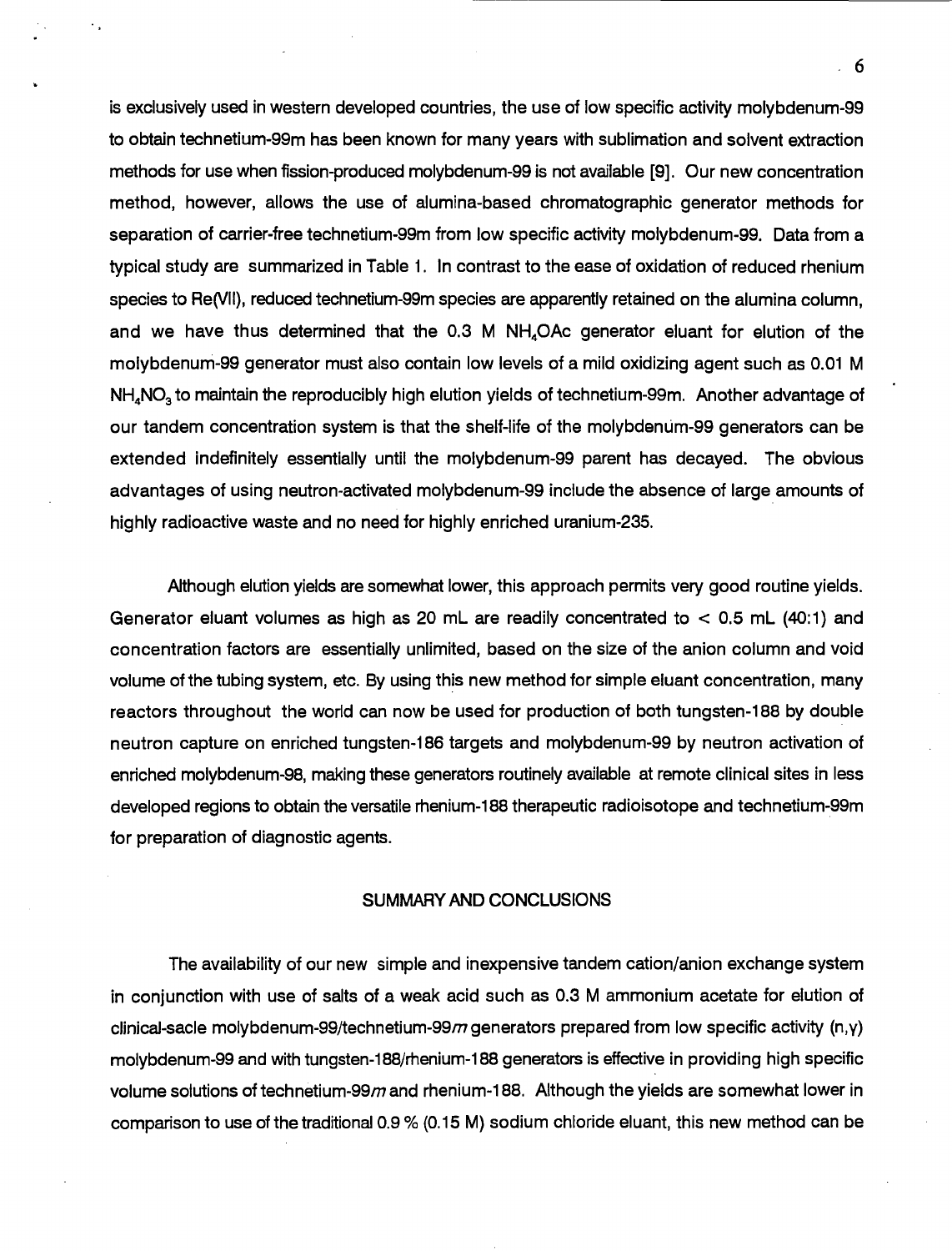used indefinitely with no apparent decrease in daughter yields with time and continued low parent breakthrough and should allow the widespread use of these generators.

#### ACKNOWLEDGMENTS

Research at ORNL sponsored by the U.S. Department of Energy under contract AC05-96OR22464 with Lockheed Martin Energy Research Corporation.

#### **REFERENCES**

- [1] KNAPP, F. R, Jr., MIRZADEH, S., The Continuing Important Role of Radionuclide Generator Systems for Nuclear Medicine, Eur. J. Nucl. Med. 21 (1994) 1151-1166.
- [2] MIRZADEH S. AND KNAPP F. F. JR., Biomedical Radioisotope Generator Systems," J. Radioanalyt. Nucl. Chem. 203 (1996) 471-488.
- [3] LAMBRECHT R. M., TOMIYOSHI K., SEWNE T., Radionuclide Generators," Radiochim. Acta 77(1997) 103-121.
- [4] LEDERER C. M. AND SHIRLEY V. S. (Editors), "Table of Isotopes," 7<sup>th</sup> Edition, Wiley Pub., New York (1978).
- [5] CALLAHAN A. P., RICE D. E, MCPHERSON D. W. AND KNAPP F. F. JR., The Use of Alumina SepPaks<sup>™</sup> As a Simple Method for the Removal and Determination of Tungsten-188 Breakthrough from Tungsten-188/Rhenium-188 Generatoes, Int. J. Appl. Radiat. Isot. 43 (1992) 801-804.
- [6] CALLAHAN A. P., RICE D. E, AND KNAPP F. F. JR., Rhenium-188 for Therapeutic Applications from an Alumina-Based Tungsten-188/Rhenium-188 Generator, NucCompact 20(1989)3-6.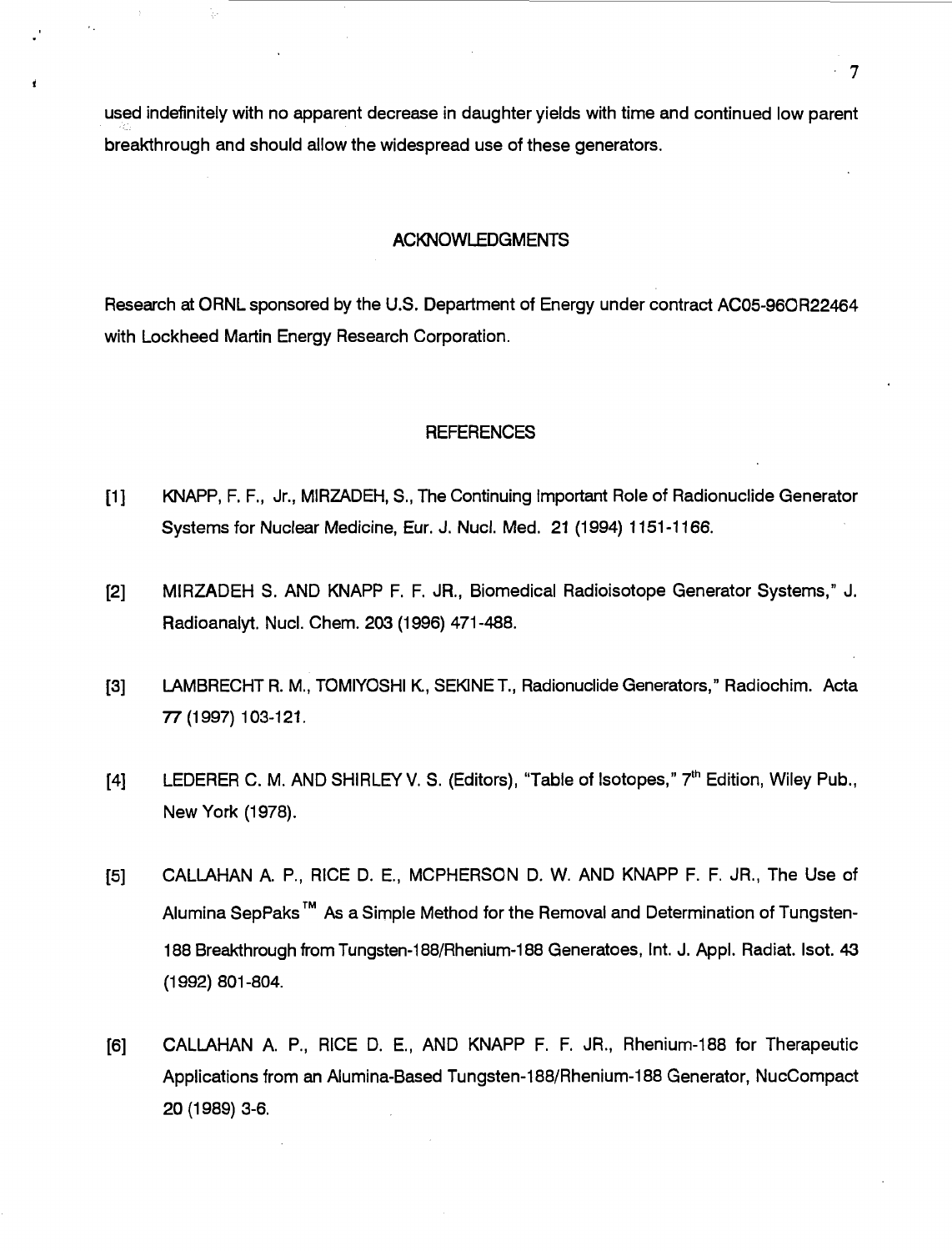- [7] KNAPP, F. F., Jr., CALLAHAN, A. P., BEETS, A. L, MIRZADEH, S. AND HSIEH, B.-T., Processing of Reactor-Produced Tungsten-188 for Fabrication of Clinical Scale Alumina-Base Tungsten-188/Rhenium-188 Generators, Appl. Radiat. And Isot. 45 (1994) 1123-1128.
- [8] GUHLKE, S., BEETS, KNAPP, F. F., JR. AND BIERSACK, H.-J., Elution of Re-188 from W-188/Re-188 Generators with Salts of Weak Acids Permits Efficient Concentration to Low Volumes Using a New Tandem Cation/Anion Exchange System, J. Nucl. Med. 38 (1997) 125P (Abstract).
- [9] BOYD, R. E., Molybdenum-99:Technetium-99m Generator, Radiochim. Acta 30 (1982) 123- 145.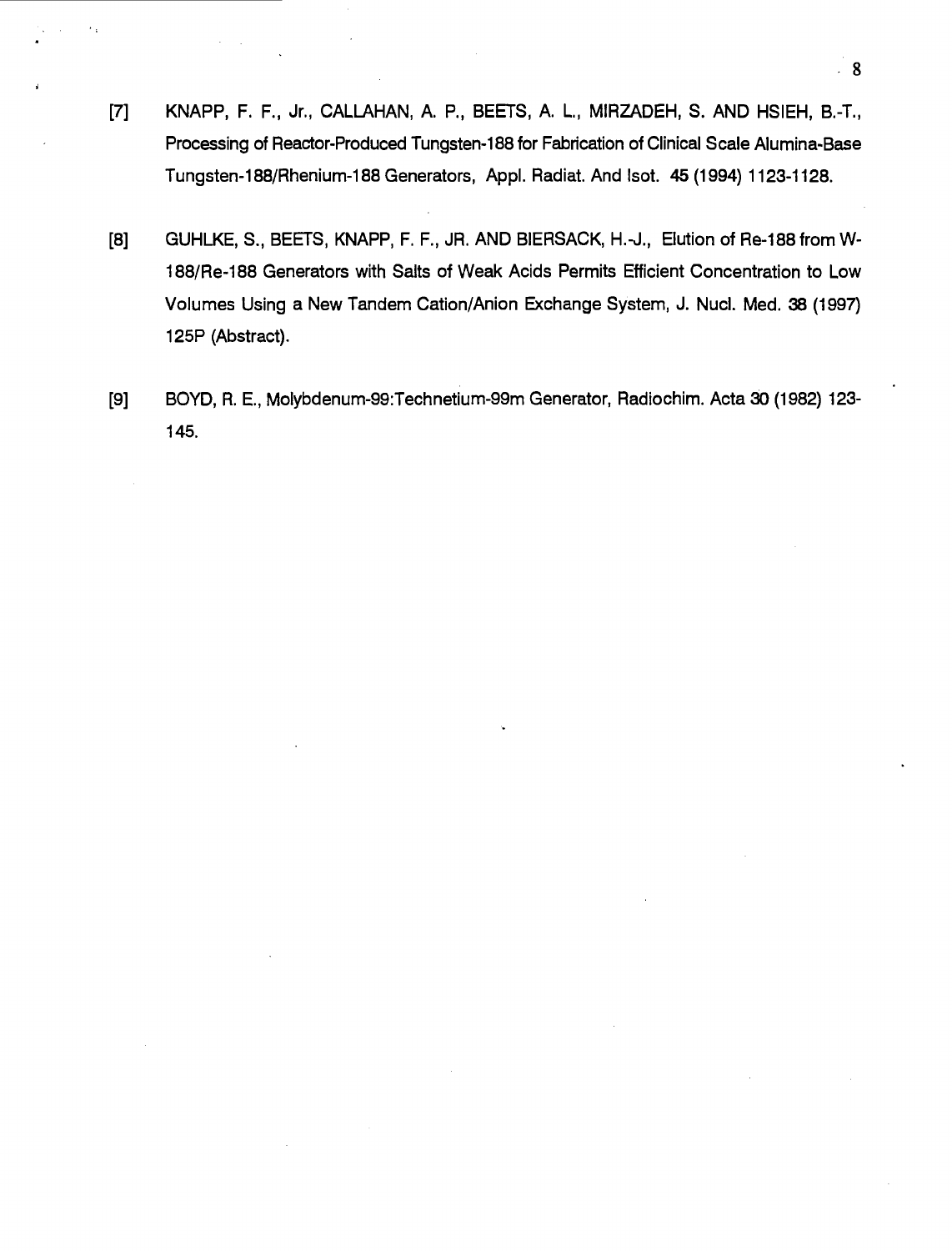#### FIGURE LEGENDS

FIG 1. Schematic of the generator elution and tandem concentration system.

Ò,

- FIG 3. Detailed schematic of the tandem cation/anion tandem system used for concentration of low specific volume solutions of technetium-99 $m$  and rhenium-188 illustrating the chemical transformations on which the concept of using the salt of a weak acid for generator elution is based.
- Table 1. Average yields of rhenium-188 and technetium-99m obtained by eiution of clinicalscale generators with 0.3 M ammonium acetate solution.

| Tungsten-188/Rhenium-188 Generator |                           | Molybdenum-99/Technetium-99m Generator |                                          |
|------------------------------------|---------------------------|----------------------------------------|------------------------------------------|
| 0.9 % NaCl                         | 0.3 M NH <sub>4</sub> OAc | 0.9% NaCl                              | 0.3 M NH <sub>4</sub> OAc Containing     |
| Eluant                             | Eluant, pH 5.5            | Eluant                                 | $0.01$ M NH <sub>4</sub> NO <sub>3</sub> |
|                                    |                           |                                        | Eluant, pH 5.2                           |
| $n = 3$ Elutions                   | $n = 31$ Elutions         | $n = 8$ Elutions                       | $n = 20$ Elutions                        |
| Yield = $70.9 \pm 9.9$ %           | Over $>$ 3 Month Period   | Yield = $84.2 \pm 1.2\%$               | Over > 7 Day Period                      |
|                                    | Yield = $62.6 \pm 14.4$ % |                                        | Yield = $69.% \pm 1.2%$                  |